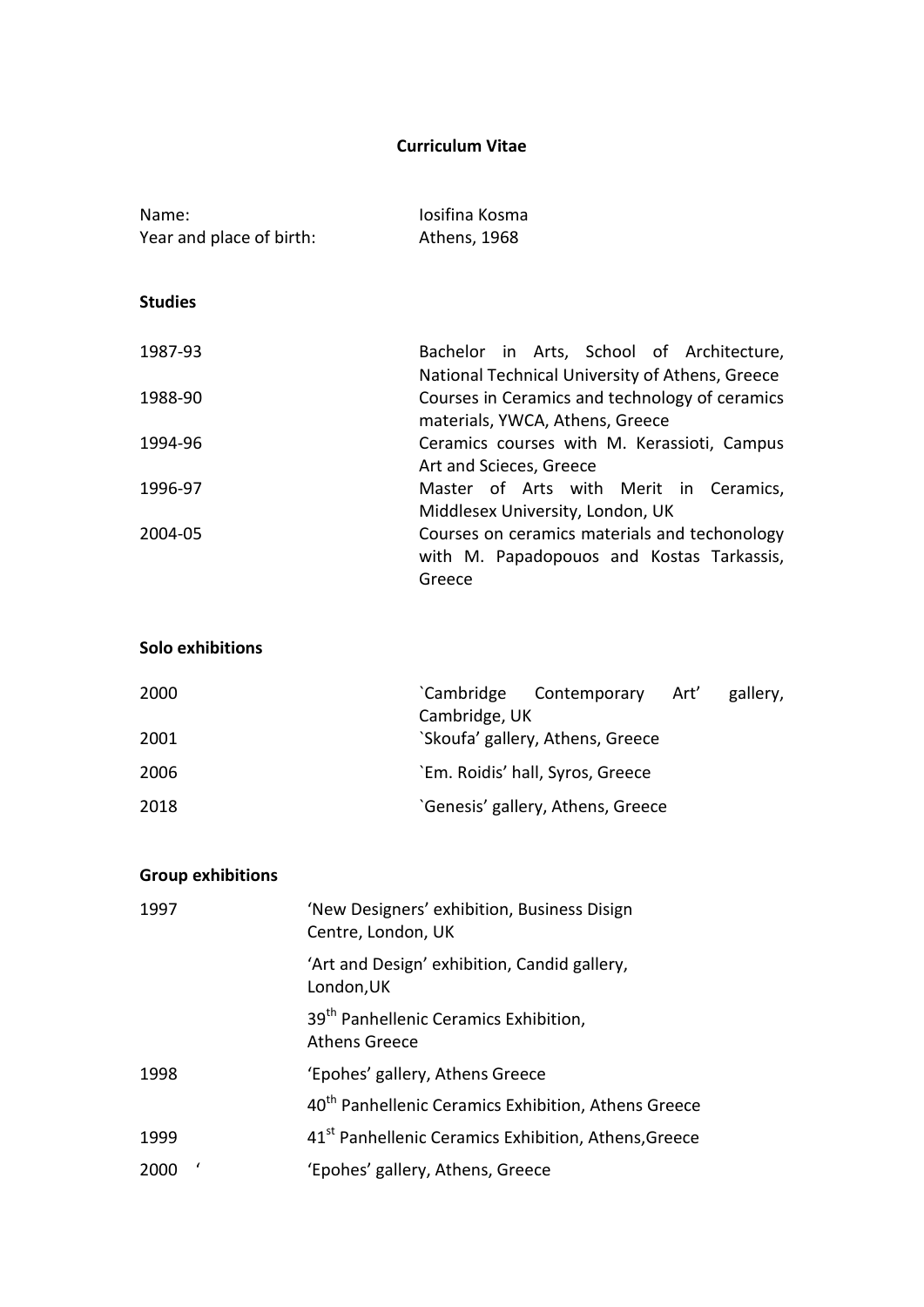|      | 'Hoha' gallery, Athens, Greece                                                                                                                                                                                                              |  |
|------|---------------------------------------------------------------------------------------------------------------------------------------------------------------------------------------------------------------------------------------------|--|
| 2002 | 44 <sup>th</sup> Panhellenic Ceramics Exhibition, Athens, Greece                                                                                                                                                                            |  |
|      | 6 <sup>th</sup> Cairo International Biennale of Ceramics, Cairo, Egypt                                                                                                                                                                      |  |
| 2003 | Its Kale, Castle of Ioannina, Ioannina, Greece                                                                                                                                                                                              |  |
| 2004 | 1 <sup>st</sup> European Ceramics Competition, Athens, Greece                                                                                                                                                                               |  |
| 2008 | International Ceramics Exhibition, Centre of<br>Contemporary Ceramic Art, Pilio, Greece<br>International<br>Ceramics Association<br>Exhibition,<br>Zibo,<br>China                                                                           |  |
| 2010 | 'Human Measure', Cultural Centre of the Municipality of<br>Athens «Melina», Athens, Greece<br>Zibo,<br>International<br>Ceramics<br>Association<br>Exhibition,<br>China<br>International Ceramics Association Exhibition, Qingdao,<br>China |  |
|      | 49 <sup>th</sup> Panhellenic Ceramics Exhibition, Athens, Greece                                                                                                                                                                            |  |
| 2011 | International Ceramics Exhibition, Hacettepe University,<br>Ancara, Turkey                                                                                                                                                                  |  |
| 2012 | `Traces of Cermicists' exhibition, Patras, Greece                                                                                                                                                                                           |  |
|      | International Ceramics Association Exhibition, "Red<br>Earth" gallery Vadodara, India                                                                                                                                                       |  |
|      | 50 <sup>th</sup> Panhellenic Ceramics Exhibition, Athens, Greece                                                                                                                                                                            |  |
| 2013 | 51 <sup>st</sup> Panhellenic Ceramics Exhibition, Athens, Greece                                                                                                                                                                            |  |
| 2015 | `Tora' Exhibition, Alma Contemporary Art Gallery,<br>Trikala, Greece                                                                                                                                                                        |  |
|      | 53 <sup>rd</sup> Panhellenic Ceramics Competition, Athens, Greece,<br>invited artist                                                                                                                                                        |  |
|      | Genesis Art Gallery, Athens, Greece                                                                                                                                                                                                         |  |
| 2016 | Skoufa Art Gallery. Athens, Greece                                                                                                                                                                                                          |  |
| 2017 | Balkan Art Gallery, Xanthi, Greece                                                                                                                                                                                                          |  |
|      | 13 <sup>th</sup> International Ceramics Biennale, Manises, Spain                                                                                                                                                                            |  |
|      | `Delphi' exhibition, Delphi Archological Museum, Greece                                                                                                                                                                                     |  |
| 2018 | `Pella geo-metry' exhibition. Pella Archological Museum,<br>Greece                                                                                                                                                                          |  |
|      | 'Diachronies', Diachronic Museum of Larissa, Larissa, Greece                                                                                                                                                                                |  |